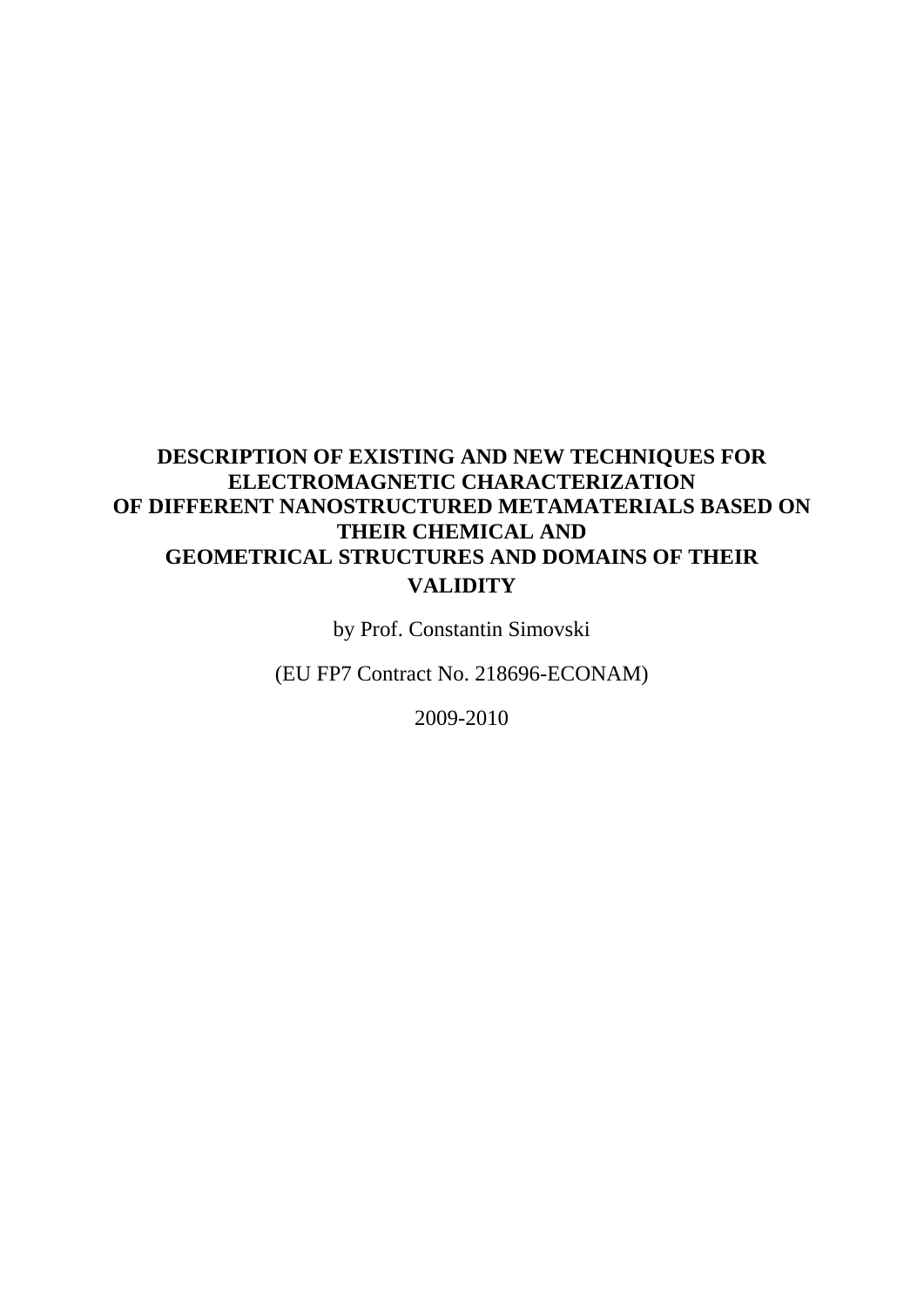## 1 Known methods of electromagnetic characterization of metamaterials

The electromagnetic characterization of nanostructured materials can be considered a major part of the emerging field of nanotechnology. The practical importance and industrial interest in these materials demand optimization of several types of properties in these materials. These properties include polarization and magnetization responses, stability of the materials to mechanical, electrical, and constant magnetic fields applied during processing and operation. One of the fundamental goals in this field should be the understanding of the relationships of these properties on the composition, particle size and boundaries variations, defect structure and separation of the residual pores, but in most cases they are not well understood. In classical electrodynamics, the response of a material to electric and magnetic fields is characterized by two fundamental quantities called as effective material parameters: the permittivity  $\varepsilon$  and the permeability  $\mu$ . In spite of the advances made, there is still no general agreement on interpretation of the experimental data of these values for nanostructured materials, especially for metamaterials whose volumetric electric and magnetic resonances lie within the frequency range of interest. These quantities depend sensitively on how to define them. Also they depend on how the material is organized at the microscopic level and even for the same material the effective material parameters (EMP) can be dependent on the size and shape of the sample. In the last case one speaks about mesoscopic materials.

Traditional effective medium approaches and insights generally are not applicable for metamaterials. Instead, collective electromagnetic behaviors in nanosystems are challenging in terms of both experimental observation and development of theoretical analyzes. In the previous reports we summarized most known approaches to the electromagnetic characterization of nanostructured metamaterials.

The procedures of the characterization of finite thickness metamaterial lattices (layers of metamaterials with a regular inner structure) whose analysis was done in our previous surveys are as follows:

- 1. EMP are obtained by a direct extraction of  $\varepsilon$  and  $\mu$  from plane-wave reflection and transmission  $(R - T)$  coefficients of a composite slab, assuming the slab to be effectively continuous and uniform medium. This is the so-called Nicholson-Ross-Weir (NRW) method which had been earlier applied only for the microwave characterization. The NRW method was first applied for nanostructured metamaterials by J.B. Pendry and S. O'Brien (UK, London Imperial College) and D.R. Smith (USA, Duke University).
- 2. EMP are obtained by an indirect extraction of  $\varepsilon$  and  $\mu$  from plane-wave reflection and transmission  $(R - T)$  coefficients of a composite slab, assuming the slab to be a 3-layer structure, where all 3 layers are effectively continuous and uniform media. The central layer is characterized by Lorentz's  $\varepsilon_L$  and  $\mu_L$  of the bulk medium, and two other layers (so-called Drude transition layers) are characterized by other EMP. EMP of both central layer and Drude layers can be retrieved for a class of MTM called in some papers as Bloch lattices. This method had been introduced by the author of the present overview (Russia, Institute of Fine Mechanics and Optics – Finland, Helsinki University of Technology).
- 3. EMP for thin MTM layers (1-3 scatterers across the layer) are defined as describing the electric and magnetic response of the layer (considered as at effective artificial surface) unit area. In other words, the electric and magnetic dipole responses are calculated over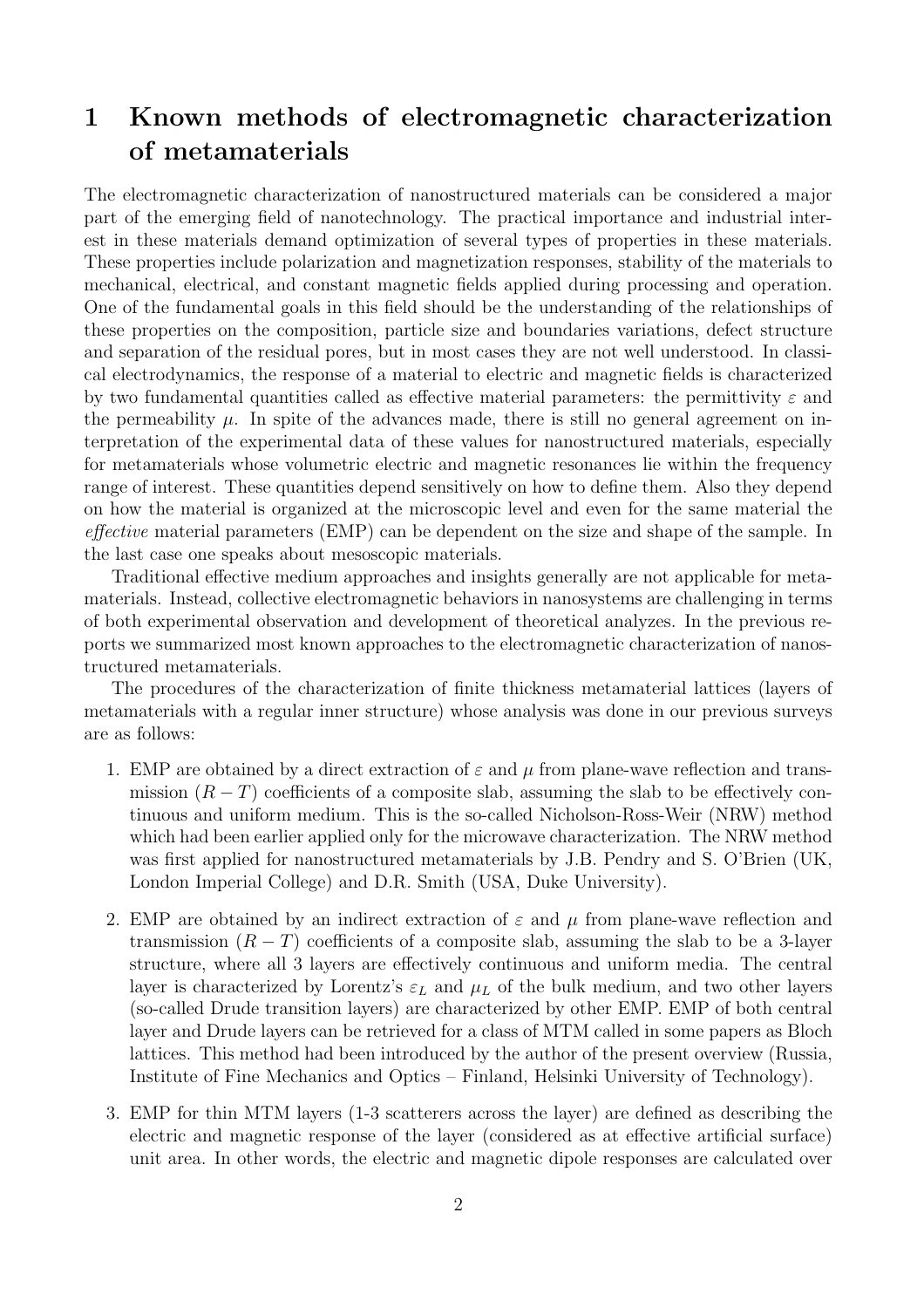the whole layer thickness. The corresponding papers were coauthored by the author of the present review (Finland, Helsinki University of Technology).

- 4. EMP are obtained from exact simulations of the electromagnetic wave propagation in the lattice using a special procedure of the averaging of microscopic Maxwell equations. The method was introduced for theoretical characterization of metamaterial layers and implied the use of specially derived additional boundary conditions. The method has been suggested and developed by M. Silverinha (Portugal, Coimbra University).
- 5. First the effective permittivity of a metamaterial layer is introduced through the exact solution of the lattice cell problem. This solution is used to define the so-called homogenization operator which is applied to find the permeability. This purely mathematical and sophisticated method was suggested and developed by D. Felbacq with coauthors (France, University of Toulon).
- 6. EMP of the infinite metamaterial lattice with plasmonic constituents are calculated taking into account the typical for the plasmon resonance features of the polarization current distribution. The method was suggested by G. Shvets and A. Urzhumov (USA, University of Texas at Austin).
- 7. EMP are introduced through special line and surface averaging procedures (different procedures for field vectors  $\mathbf{E}$ ,  $\mathbf{H}$  and  $\mathbf{B}$ ,  $\mathbf{D}$ ). As well as in three previous cases, to use this method for the experimental extraction of EMP seems hardly possible, and no corresponding attempts are known. The method belongs to J. B. Pendry.
- 8. EMP are introduced through refraction index and the wave impedance of a given eigenwave (no matter does the strong spatial dispersion exist in the material or not). The refraction index and the wave impedance are retrieved from theoretical study of the infinite lattice dispersion complemented by the simulations or measurements of the  $R - T$ parameters of the finite-thickness lattice<sup>1</sup>. The method was suggested simultaneously and independently by C. Tserkezis (Greece, University of Athens) and by C. Smigaj and B. Gralyak (France, Fresnel Institute, Marseille). The differences between two corresponding works (both of them were briefly reviewed in our previous report) are minor.
- 9. EMP are introduced by approximate fitting of unknown parameters in Lorentz's dispersion laws for any permittivity and permeability to the results of measurements or simulations of  $R - T$  parameters of the layer. Here the metamaterial layer is replaced by an approximately equivalent continuous media whose local EMP are to be found. The method was suggested by T. Driscoll with coauthors (USA, University of California at San Diego and Duke University).
- 10. EMP of a metamaterial are introduced using the quasi-static approach, i.e. Maxwell Garnett or Bruggeman formulas expressing the permittivity and permeability through individual electric and magnetic polarizabilities of constituent particles. However, individual polarizabilities of particles are recalculated through sheet electric and magnetic impedance of a metamaterial monolayer. These impedances are retrieved through  $R-T$

<sup>1</sup>Or scattering coefficients of the layer in the high frequency range where the layer impinged by a plane wave re-radiates several ones.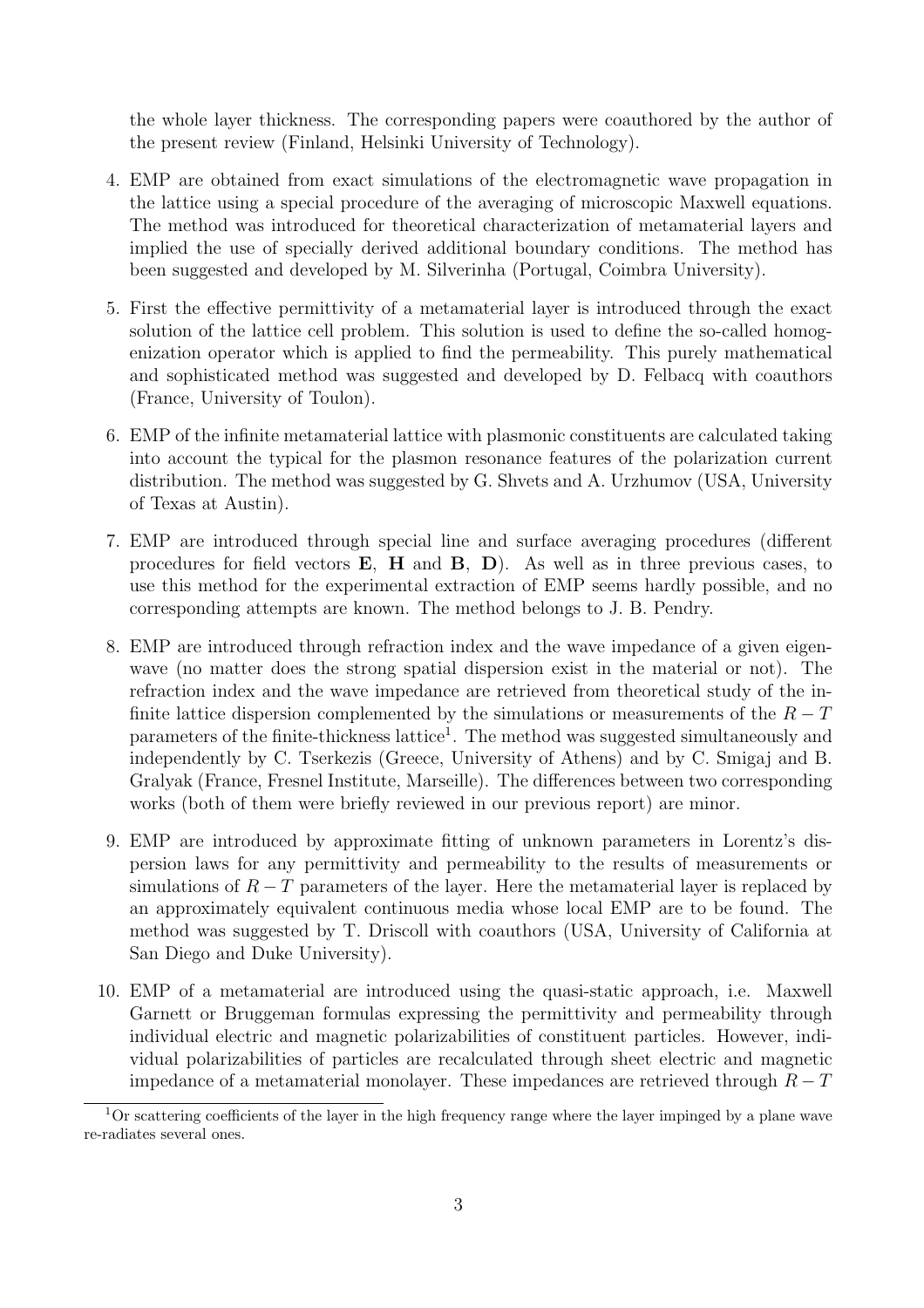parameters of the single monolayer. The method belongs to A. Scher and E. Kuester (USA, University of Colorado at Boulder).

The variety of these methods and the absence of any agreement in the scientific community which method is better suitable for given metamaterials made the writing of our reviews be very hard and the responsibility for our recommendations very heavy. We have shown evident shortcomings of all listed methods and outlined their applicability. In more details Method No 2 has been considered as deserving promotion within the framework of the ECONAM project (at least this is the opinion of the author). In the present report one will concentrate on the common restrictions of all these methods resulted from chemical and geometrical peculiarities of nanostructured metamaterials.

# 2 Restrictions in the electromagnetic characterization of nanostructured metamaterials

#### 2.1 Geometrical restrictions

Metal nanoparticles are the most popular constitutive elements of nanostructured metamaterials operating in the optical frequency range. It is so because the ratio size/wavelength at the plasmon resonance can be very small which creates good presuppositions for the homogenization of a material and, consequently, its description in terms of EMP. However, the minimal ratio size/wavelength is still restricted. This results from an important quantum effect: the weak localization of conduction electrons at the surface of the metal nanoparticles [1, 2]. Due to this restriction macroscopic parameters such as complex permittivity and complex conductivity (usually uniquely related with one another) cannot be introduced in the usual way for particles whose minimal size is less than 5-6 nm [2, 3]. In principle, one still can describe the electromagnetic response of metal particles with sizes with the interval 1-6 nm through complex permittivity or complex conductivity, however these parameters are mesoscopic and can be found only after a special quantum modelling [4]. In any case these parameters do not obey the Drude dispersion law whereas larger metal nanoparticles do [3, 4]. Furthermore, the strong confinement of conductivity electrons at the surface of so small nanoparticles leads to the significant increase of their losses and damages the plasmon resonance. Therefore, so small particles are not so promising for obtaining metamaterials as particles larger than 5-6 nm.

Metal particles with sizes less than 1 nm cannot be described through own permittivity or conductivity and their properties are different from those of samples of bulk metals [5]. Such small ensembles of atoms possess certain regularity but are not yet crystal lattices. These are only embryos of the metallic state. Depending on the host medium such sub-nanoparticles can be attributed to conductors or insulators [6]. Optical properties, especially non-linear ones, such as fluorescence, luminescence, higher harmonics generation, etc. are also mesoscopic and dependent on the background [7]. It is difficult to characterize them theoretically. Of course, in principle one can find dipole polarizabilities of metal sub-nanosized particles, and these polarizabilities are also resonant in the optical range (though their resonance cannot be called as plasmon one). However, the threshold of their non-linearity is strongly lower than that of bigger (crystalline) nanoparticles.

Respectively, it is difficult to retrieve linear EMP of arrays of sub-nanosized metal particles. To ensure the linear regime one needs low fields, however the strong absorption of these field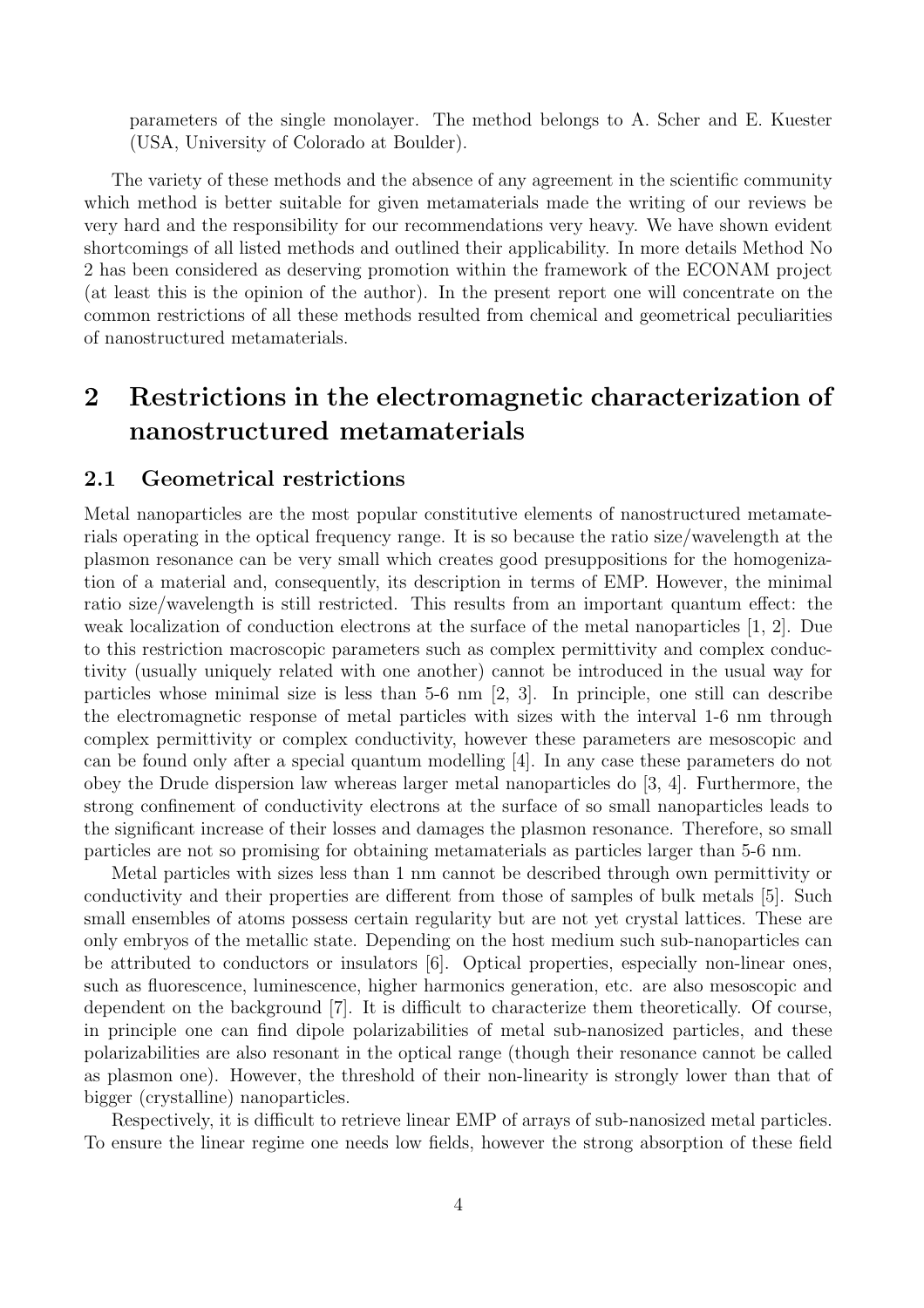will lead to the very low level of the transmitted field which will hardly allow one to measure the transmission phase. Composites of metal particles with sizes less than 1 nm [5, 6, 7] are exotic metamaterials, for which no methods of electromagnetic characterization are available in the accessible literature. Composites (including lattices) of metal particles whose size is between 1 and 6 nm can be characterized in terms of EMP, however due to strong absorption in such structures it is still difficult to measure the transmission phase in them [8]. Therefore researches working with such composite concentrate on the spectroscopic studies [9]. From spectroscopic data under certain assumption one can find the complex permittivity as it is done in classical optics [11, 12]. The main assumption in this quasi-static characterization procedure is the absence of magnetic properties and of spatial dispersion which opens the door to the use of Kramers-Kronig relations. Another assumption is the absence of Drude transition layers which as it was explained in our previous reports implies the negligible phase shift per unit cell of the composite medium. In [10] one presented a structure in which the touching gold nanoparticles of diameter 2 nm form nanochains of length few tens nm in liquid crystal matrices are not studied even theoretically. Properties of such a nanochain are not yet studied even theoretically. Since the dissipation level in such nanochains has not been estimated, it is not clear (for the instance) can the NRW method or any other phase method be applied with practical accuracy for the electromagnetic characterization of such metamaterials or not.

Notice, that the weak localization of plasmonic electrons makes difficult the description of clusters of metal nanoparticles. It becomes impossible in terms of classical electrodynamics if the distance between metal nanoparticles in a cluster is between 0.01 nm and 1 nm [6]. Then the tunnel effect is strong and the quantum model should be developed for the whole cluster. The description of the cluster in terms of the permittivity is probably possible but is a challenging task. This permittivity will be, of course, strongly mesoscopic [13]. The distance between nanoparticles less than one tenth of Angström is equivalent to their direct contact [5]. Such a nanopair or a nanocluster (e.g. a nanochain mentioned above) can be considered as a complex shape nanoparticle, and its internal complex permittivity can be introduced in a quasi-classical way [14, 15].

Semiconductor nanoparticles can be described through internal complex permittivity (that of the corresponding bulk medium) only in the amorphous state. In the crystal state a semiconductor nanoparticle is an Ekimov-Onushchenko quantum dot [16] and the description in terms of the internal permittivity becomes difficult. First, permittivity as such cannot describe the size-sensitive quantization (the basic physical effect responsible for the coherent light generation and fluorescence in quantum dots). Therefore an attempt to describe an Ekimov-Onushchenko quantum dot excited by the light at its eigenfrequencies or excited by the intensive light in terms of the permittivity would be completely inadequate [17]. This assertion refers also to the permittivity with the inverse sign of the imaginary part as it is adopted for the active medium in the laser theory, since the radiation of a quantum dot has totally different nature. Second, the non-linearity of a quantum dot in the whole optical range is very strong and can hardly be neglected even if the light intensity is not sufficient for pumping and the frequencies are far from the nanocrystal eigenfrequencies [18]. Arrays of semiconductor nanocrystals cannot be then characterized in terms of bulk EMP.

#### 2.2 Chemical restrictions

The methods of nanofabrication split to physical and chemical ones [19]. There are also combined physical-chemical nanotechnologies, for example nano-imprint lithography including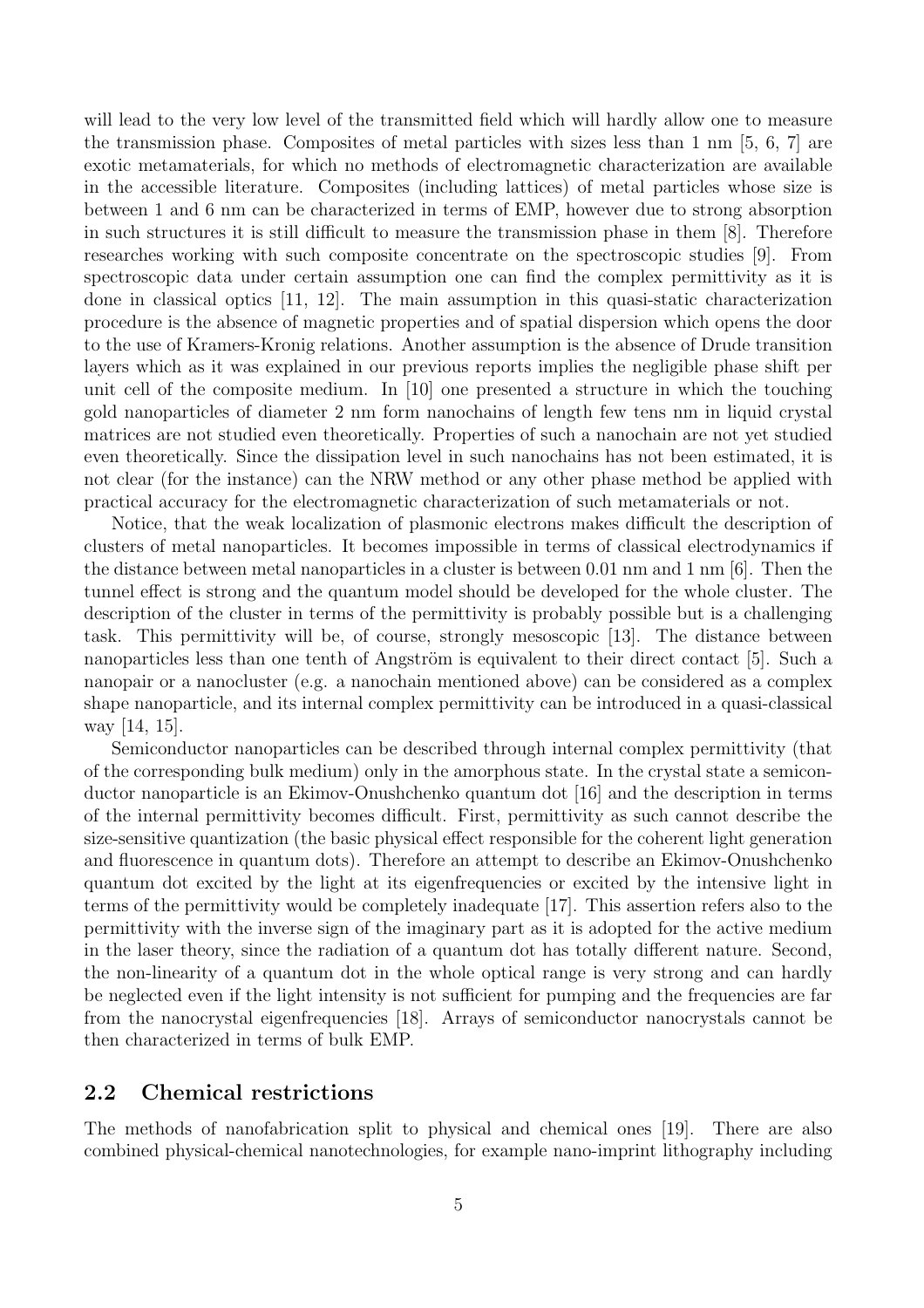plasma-enhanced chemical vapor deposition [20]. Chemical technologies are mainly associated with self-assembly of nanostructures.

The typical consequence of the self-assembly of nanoparticle arrays is the adhesion of molecules (e.g. organic ones as in [10]) on the particles surface. This process is important for the robustness of nanochains obtained in [10]. However, the mesosopic shield formed by these molecules changes drastically the electromagnetic properties of nanoparticles. For example, it leads to a shift of the plasmon resonance frequency and to a reduction of the resonance magnitude [23]. This effect is significant for organic molecules.

For semiconducting nanocrystals the covering with organic or hydrophobic molecules is very important since preserves the quality of the crystal. Otherwise the regularity of the crystal lattice is very soon destroyed by chemically active molecules coming from the host medium [21]. The alternative method to preserve the Ekimov-Onushchenko quantum dots is the immerse them into a chemically inert medium, for example grow them inside a polymer microsphere [22].

## 3 Conclusions

The full theoretical electromagnetic characterization of nanostructured metamaterials in terms of EMP implies, obviously, that the permittivity of their constituents have the unambiguous meaning of local complex material parameter. In other words, the nanoparticle should be a sample of a bulk medium which should be characterized by bulk permittivity. This permittivity can be found from quantum modelling, however once it is found the characterization of a nanoparticle is a subject of classical electrodynamics. However, this is not always so. The most important restriction is related with the size of metal nanoparticles and the distance between them. Both of them should not be less than one nanometer, otherwise it is practically impossible to theoretically calculate the permittivity and permeability of a metamaterial with needed accuracy. For metamaterials based on nanoparticles with size between 1 and 6 nm we can in principle calculate these parameters, however, it is a very difficult task including both quantum modelling of the nanoparticle polarizability and homogenization procedure referring to the classical electrodynamics.

As to the extraction of material parameters for metamaterial with sub-nanosized inclusions, it is in principle possible. However due to the low threshold of nonlinearity and high losses in such nanostructures, practical possibility to extract their complex material parameters is for the instance doubtful. For metamaterials with inclusions of size 1-6 nm it is possible but is a challenging task, and no reliable results of such an extraction are known in the available literature.

### References

- [1] C.F. Bohren, D.R. Huffman, Absorption and scattering of light by small particles, Wiley, New York, 1983.
- [2] N. Nilius, N. Ernst, H.-J. Freund, Phys. Rev. Lett. 84 (2000) 3994.
- [3] A. Hilgera, N. Cuppens, M. Tenfelde, U. Kreibig, Eur. Phys. J. D 10 (2000) 115.
- [4] V.N. Pustovit, T.V. Shahbazyan, L.G. Grechko, Eur. Phys. J. B 69 (2009) 369.